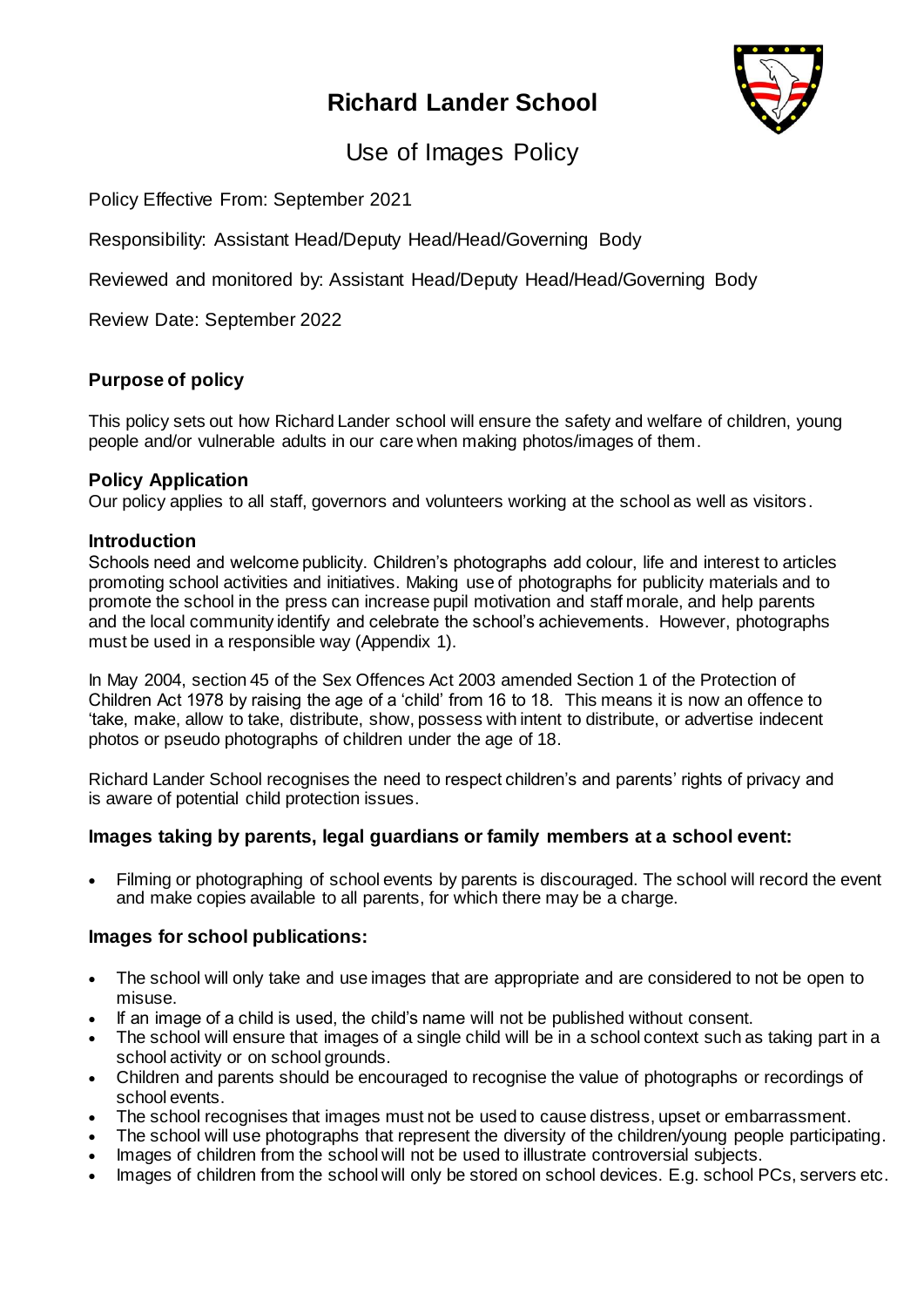### **Images for the school website:**

- School websites are part of the internet and are more easily accessible than paper based school publications. The school will make sure that only appropriate images are used. Image filenames will avoid using children's names.
- The storage of electronic images will be regularly reviewed by a senior member of staff.

### **Webcams:**

- Webcams are a useful tool for learning. They can allow an individual or class to interact over the internet with others and support links between pupils in different schools, countries and cultures.
- A webcam will only be used in appropriate circumstances such as a normal class setting.
- Both children and teachers will be made aware of when a webcam is in use.

### **CCTV:**

- The school uses CCTV in some areas of the school as a security measure.
- Cameras will only be used in appropriate areas

### **Children photographing one another:**

- Staff will supervise students photographing other students during on-school or off-site activities and ensure it is consensual.
- Camera phones are less visible and can be used to bully or take inappropriate images. It is school policy to allow pupils to bring camera phones on site but they should be switched off during school. They should not be used in changing rooms, toilets or in other areas with a heightened expectation of privacy.
- If it is found that cameras or camera phones have been misused, the school will follow the disciplinary procedures as outlined in our bullying or behaviour policy. In some cases, it may be necessary for Richard Lander School to contact children's social care and/or the police.

Please note that images taken by the media are not covered by this policy and are subject to a separate set of regulations.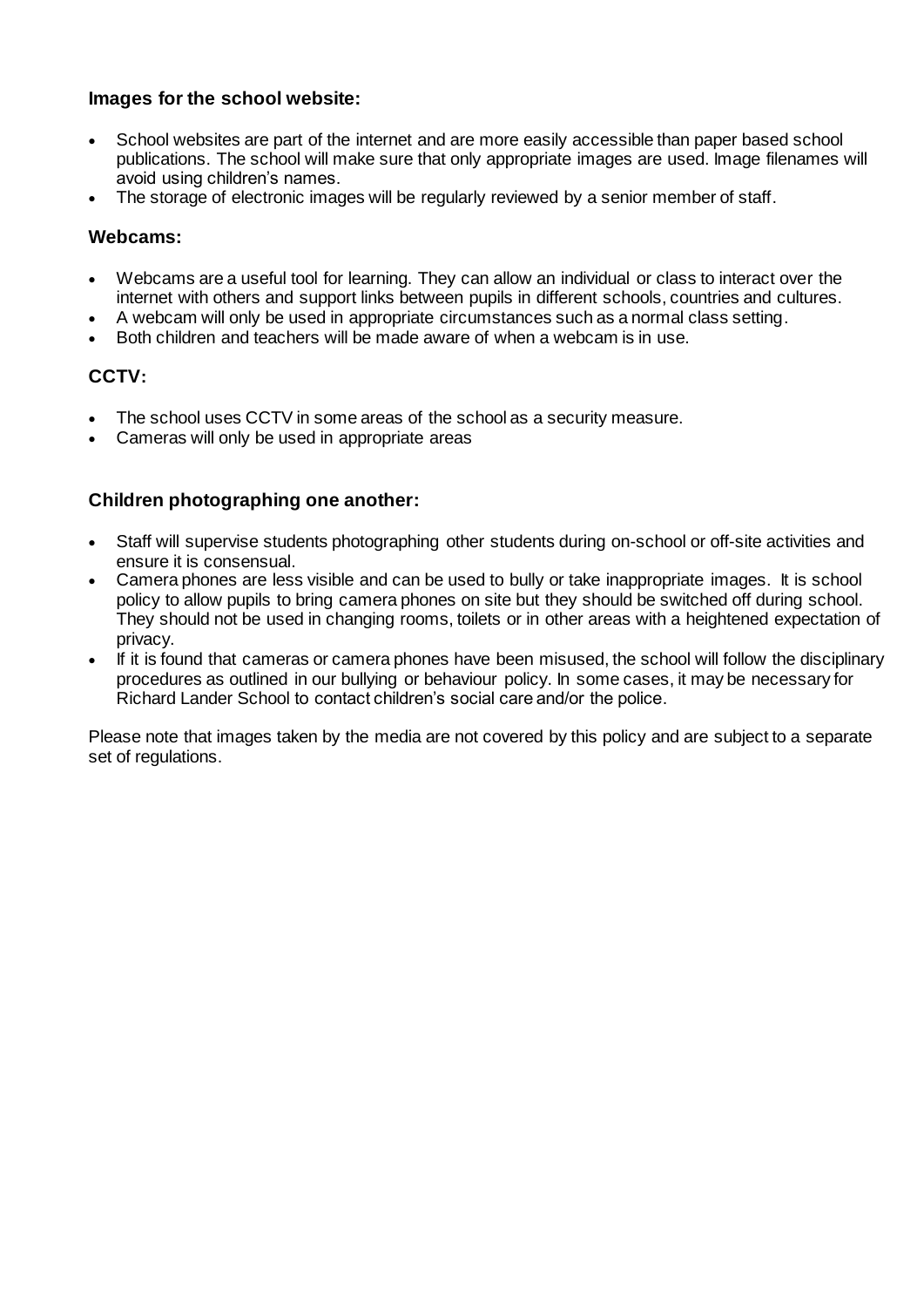# **TAKING PHOTOGRAPHS IN SCHOOLS**

### **Appendix 1**

Under the legal obligations of the General Data Protection Regulation (GDPR), the school has specific responsibilities in terms of how and when photos and videos may be taken, stored and retained.

#### **Recommended Good Practice**

Fear of breaching the GDPR provisions should not be wrongly used to stop people taking photographs or videos which may record important events. The GDPR requires schools to seek consent and give informed information about the use and storage of images.

- Photos taken for official school use may be covered by the GDPR and students and parents/carers should give informed consent.
- Photos taken purely for personal use are exempt from the GDPR

**Personal use** of photography and videos is defined as the use of cameras to take images and recordings of children by relatives, friends or known individuals, e.g. a parent taking a group photo of their child and their friends at a school event. These photos and videos are only for personal use by the individual taking the photo, and are not intended to be passed on to unknown sources. The principles of the GDPR do not apply to images and videos taken for personal use.

**Official school use** is defined as photography and videos which are used for school purposes, e.g. for building passes. These images are likely to be stored electronically alongside other personal data. The principles of the GDPR apply to images and videos taken for official school use.

**Media use** is defined as photography and videos which are intended for a wide audience, e.g. photographs of children taken for a local newspaper. The principles of the GDPR apply to images and videos taken for media use.

Staff may also take photos and videos of pupils for **"educational purposes**". These are not intended for official school use, but may be used for a variety of reasons, such as school displays, special events, assessment and workbooks. The principles of the GDPR apply to images and videos taken for educational purposes.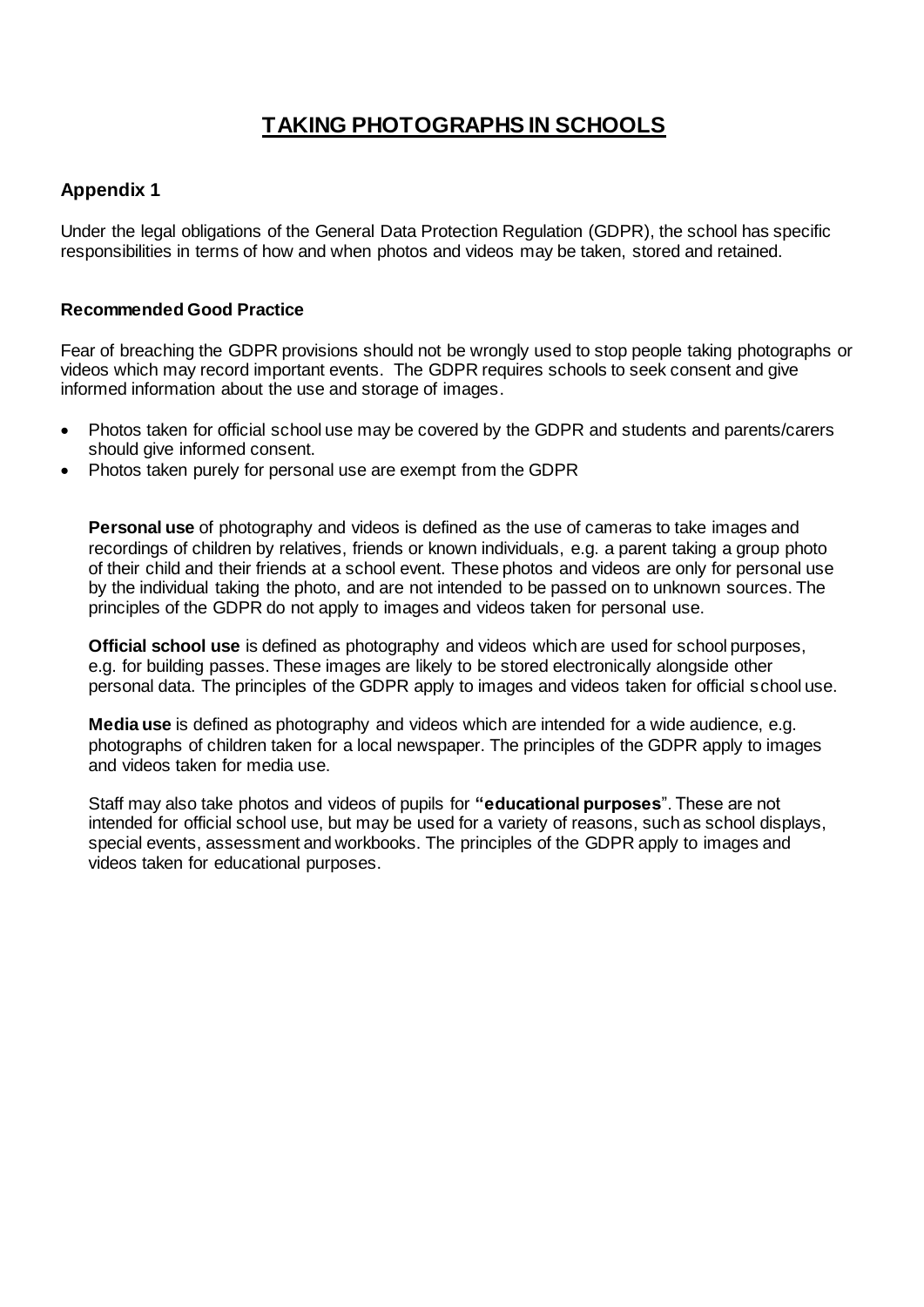## **Parents'/Legal Guardians' Consent to Take and Use Images of Pupils (under 13)**

#### Key Policy Points:

Richard Lander School recognises that a balance between the low risk of misuse and the numerous positive results of colourful, well produced school material is necessary.

- The school will only take and use images (photographs, videos and DVDs) that are appropriate and are considered to be safe from misuse.
- Children will be made aware of why their pictures are being taken and how they will be used.
- The school will take extra precautions to ensure that only appropriate images are used for the website.
- If it is found that a camera phone has been misused the school will follow its usual disciplinary procedures.
- If an image of a child is used, the child's name will not be published without consent.

### **PARENTS**

Please read our Policy for the Use of Images of Children and indicate whether you agree to your child's images being taken. You have the option to indicate whether or not you consent to your child's images being taken and used for different purposes. **You can withdraw your consent at any time by writing to the school.**

Name of child (block capitals) Child's date of birth Name of parent or legal guardian (block capitals) **I give my consent to images of my child being taken and used for official school purposes of promoting or publicising school events in accordance with the guidelines of the policy for the duration of the time at the school. I give my consent to images of my child being used on the school website and I understand that these images will be available on the World Wide Web. I give my consent for images taken by the school in accordance with the guidelines of the policy to be used for Cornwall Council publications. I give my consent to my child being included in any images taken by other parents or carers who wish to photograph or record school events in which their children are participating.**

Signature of parent or legal guardian of the child

Relationship to the child

Date ( date/month/year)

#### **I / We do not consent to images of my child being used.**

Signature of parent or legal guardian of the child Relationship to the child

Date ( date/month/year)

**NB:** There may be other circumstances, falling outside the normal day to day activities of the school, images of children are needed. The school recognises that in such circumstances specific consent from the parent or legal guardian will be sought before any photography or filming of children starts. If you have concerns or queries about any of this information, please contact the school.

Please return to: Richard Lander School, Higher Besore Road, Truro TR3 6LT.